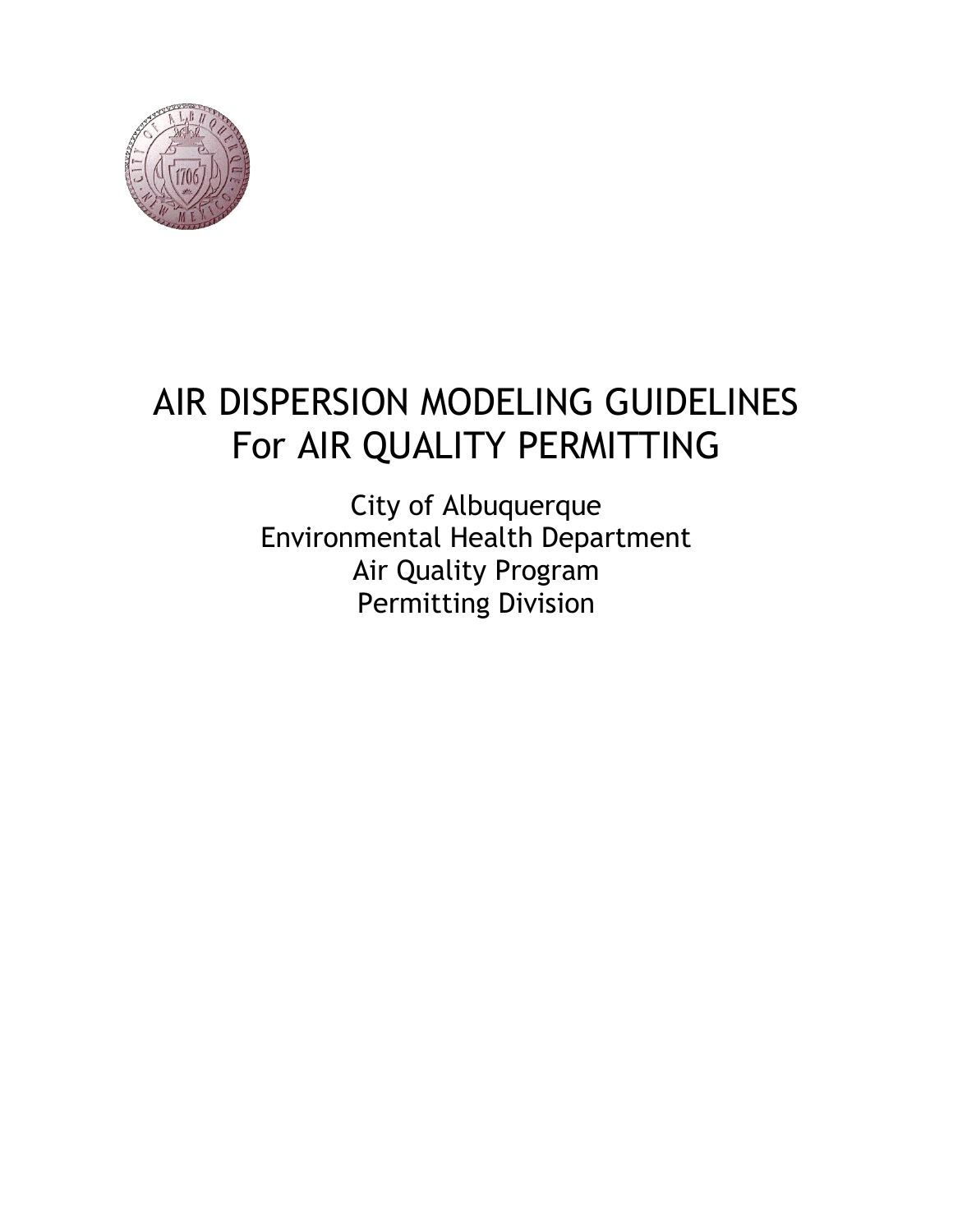# **Table of Contents**

| ATTACHMENT A: URBAN / RURAL DISPERSION COEFFICIENTS CLASSIFICATION  14 |  |
|------------------------------------------------------------------------|--|
|                                                                        |  |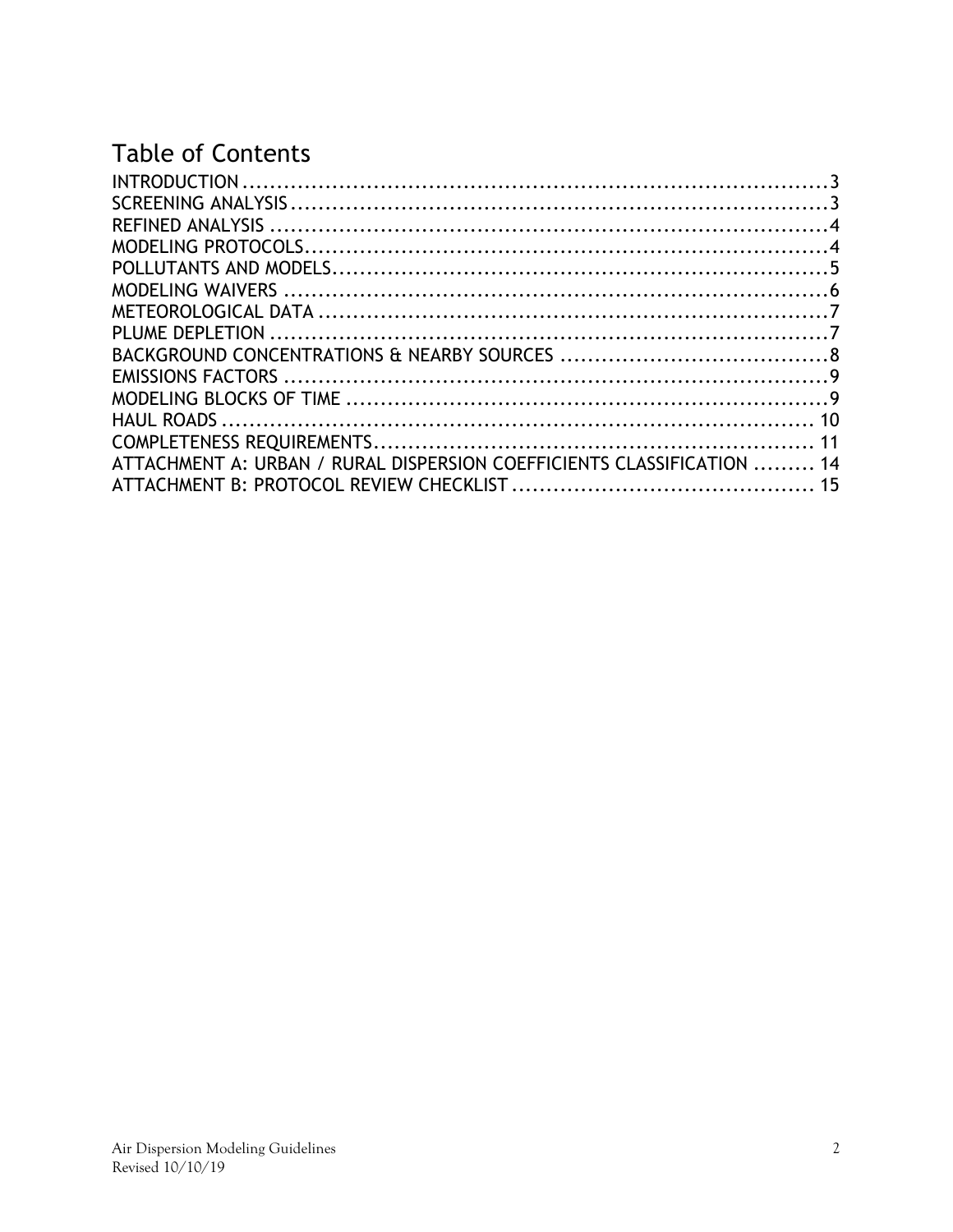#### **INTRODUCTION**

<span id="page-2-0"></span>Albuquerque-Bernalillo County Air Quality Control Board regulations **20.11.41.13.E.(4) NMAC (Construction Permits)**, **20.11.42.12.A.(4).(j).(ii) NMAC (Operating Permits), and 20.11.61.15 through 20.11.61.17 NMAC (Prevention of Significant Deterioration)** require an applicant to demonstrate the effects that a proposed facility or modification will have upon any New Mexico or National Ambient Air Quality Standard (NMAAQS or NAAQS) or PSD increment. This demonstration must relate the expected emissions from the facility to the maximum off-site ambient air impact. The required information must be developed using an Environmental Protection Agency (EPA) approved dispersion model.

Those planning to submit air dispersion models to the Air Quality Program (AQP) should also carefully study both the federal and state modeling guidelines in addition to those of the AQP. This guideline is a supplement to the federal and state guidelines. The federal guideline, better known as Appendix W of 40 CFR 51, can be found at [https://www3.epa.gov/ttn/scram/guidance/guide/appw\\_17.pdf.](https://www3.epa.gov/ttn/scram/guidance/guide/appw_17.pdf) The New Mexico Environment Department's modeling guidelines can be found at [https://www.env.nm.gov/aqb/modeling/modelingpubs.html.](https://www.env.nm.gov/aqb/modeling/modelingpubs.html) If discrepancies are found between the various guidance documents, please contact the AQP for guidance.

#### **SCREENING ANALYSIS**

<span id="page-2-1"></span>Initial evaluations of the facility emissions can be made using the model AERSCREEN. The User's Guide and command prompt version of AERSCREEN are available through EPA's SCRAM website: [https://www.epa.gov/scram/air-quality-dispersion-modeling](https://www.epa.gov/scram/air-quality-dispersion-modeling-screening-models)[screening-models.](https://www.epa.gov/scram/air-quality-dispersion-modeling-screening-models) Several environmental engineering firms have developed graphical user interfaces to assist using AERSCREEN.

If the predicted ambient impacts modeled with AERSCREEN are less than all applicable ambient air quality standards, then no further modeling analysis is needed.

If the AERSCREEN's modeled impacts are higher than applicable ambient air quality standards or use of AERSCREEN is not appropriate for the facility, then additional refined modeling analyses will be required.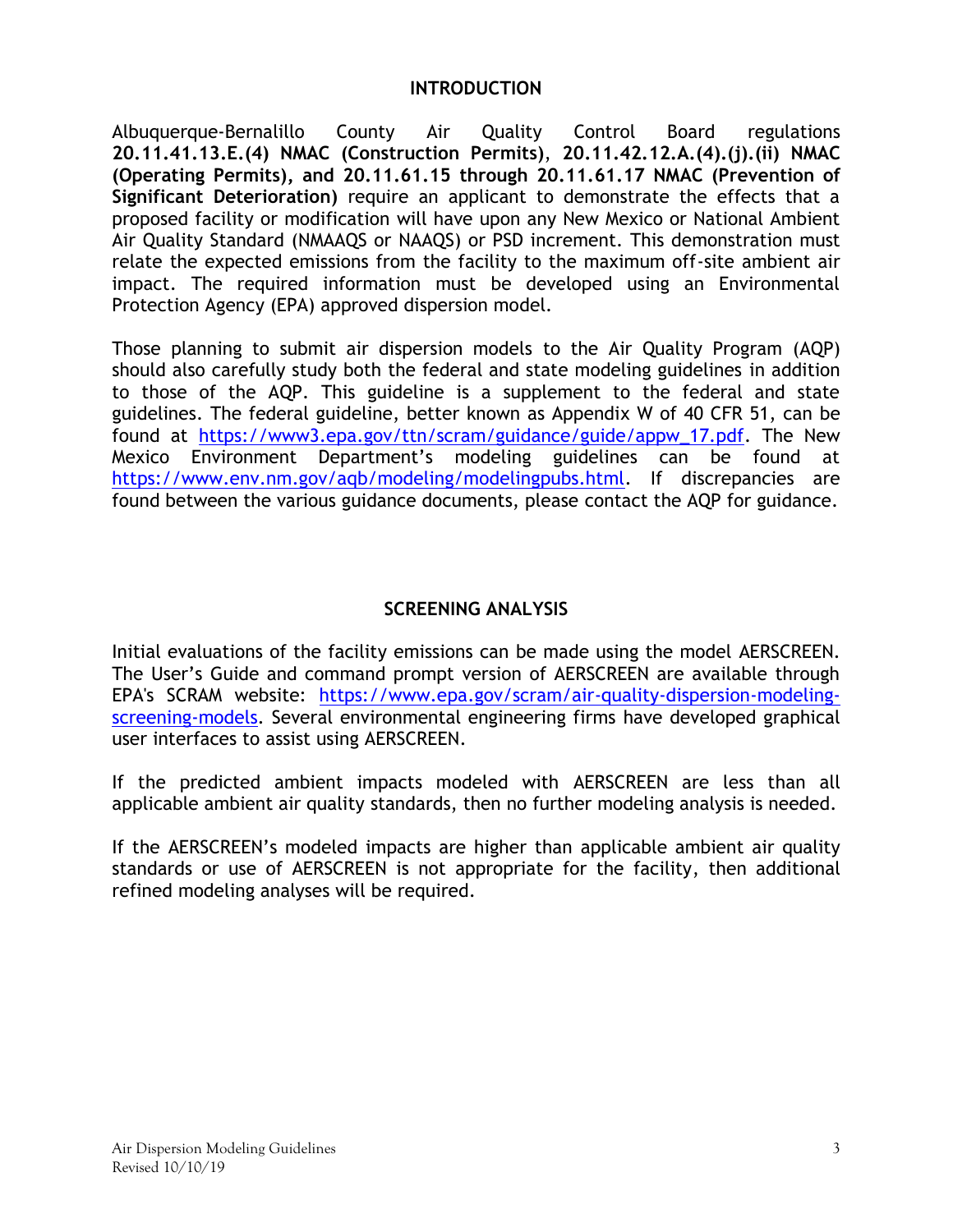#### **REFINED ANALYSIS**

<span id="page-3-0"></span>The model of choice for refined analyses is AERMOD, which is available from the sources mentioned above. Model inputs must reflect the estimated emission parameters of the source. Every effort should be made to ensure that the emission estimates for the project accurately reflect the desired operations, use sound engineering judgements, and that the calculations are performed correctly. Smooth model and permit application reviews depend upon accurate emissions estimates that are consistent between the public notice, the modeling, and the application. Inconsistencies between these documents delay the review process and may require re-modeling.

AERMOD should be run using a rectangular grid receptor array. Fenceline receptor spacing must be 50 meters or less. Beyond the fenceline, receptor spacing may be increased to 100 meters out to 1 kilometer. If the radius of impact exceeds 1 kilometer, the receptor array spacing may be increased to 500 meters for those areas beyond 1 kilometer. The emission points, buildings and fence lines should be located using exact UTM coordinates.

In addition, AERMOD should be run using the regulatory default options. Raincapped stacks can be modeled with the POINTCAP option and the horizontally emitting stacks with the POINTHOR option. In AERMOD, a decision concerning rural vs. urban dispersion coefficients must be made. Use Attachment A to make this determination. Rural is the default since it is more conservative, *i.e.* less dispersion; use of urban must be explained. Use of gravitational settling for particles and hourly emissions factors must be documented and explained.

#### **MODELING PROTOCOLS**

<span id="page-3-1"></span>For all permitting applications that require modeling, a modeling protocol shall be submitted and approved before complete modeling is submitted to the AQP. The modeling protocol must describe the proposed action in detail and explain the choice of input parameters to be used. The AQP will review the protocol within 6 weeks. Do not submit modeling until the protocol has been reviewed and approved.

The intent of the protocol is to minimize the odds of a model being rejected during the review. However, AQP's approval of a protocol does not guarantee that every potential problem has been identified or that the modeling will be accepted. Once a protocol has been approved it is still the responsibility of the company to submit a model with sound modeling methodologies and proper inputs**. The AQP reserves the right to revoke or amend approval of a protocol during the modeling review if facts and circumstances warrant such action.**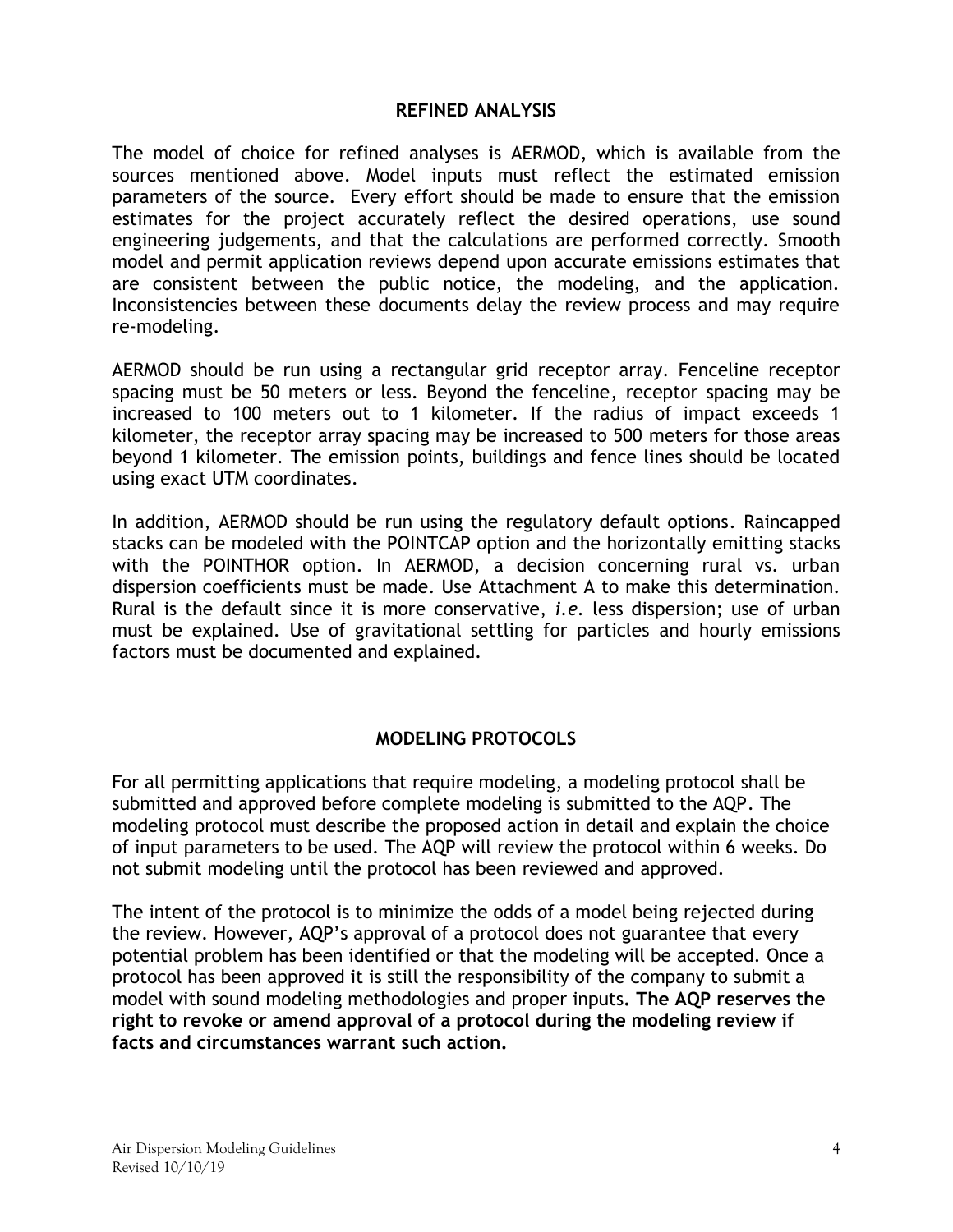### **POLLUTANTS AND MODELS**

# <span id="page-4-0"></span>1. Ozone

Ozone is normally only modeled for regional compliance demonstrations and does not need to be modeled for air quality permits. However, permit applicants for PSD applications that apply to  $NO<sub>X</sub>$  or VOC should contact the Air Quality Program to determine current ozone modeling requirements on a case by case basis.

2.  $NO<sub>2</sub>$  and  $SO<sub>2</sub>$ 

All sources and all modifications, major and minor, are required to demonstrate compliance with the 1-hour  $SO<sub>2</sub>$  and 1-hour  $NO<sub>2</sub>$  standards. Demonstration of compliance with the 1-hour  $NO<sub>2</sub>$  standard is automatically a demonstration of compliance with the 24-hour NMAAQS for NO<sub>2</sub>. See the New Mexico Air Quality Bureau's Air Dispersion Modeling Guidelines for detailed guidance on modeling for these standards. Contact the Air Quality Program for ozone background data.

- 3. 20.11.8.13 NMAC includes ambient air standards for Total Suspended Particles (TSP). The TSP standards were repealed by the State of New Mexico's Environmental Improvement Board and no longer exist. Until the local regulation for Ambient Air Quality Standards can be updated, modelers should be aware that the AQP does not require modeling for TSP emissions.
- 4. All pollutants and averaging times shall be modeled using AERMOD or AERSCREEN. Exceptions must be approved by the AQP on a case-by-case basis.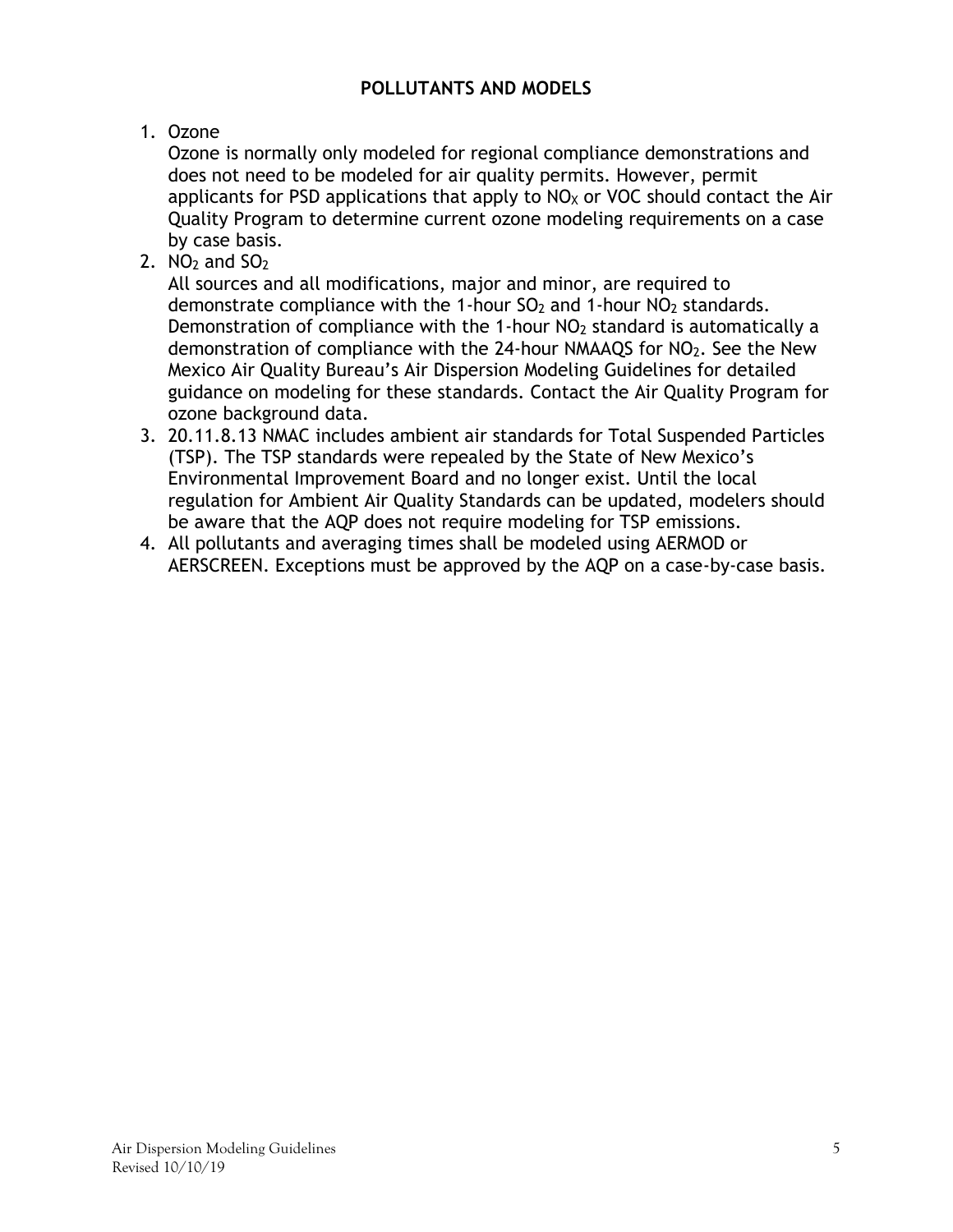#### **MODELING WAIVERS**

<span id="page-5-0"></span>The AQP has exempted some source categories from air dispersion modeling because they have minimal or intermittent emissions or other justification for exemption exists. The following are examples of sources that do not need to request a waiver:

- Emergency Generators (backup PNM power and less than 500 hours of annual operations)
- $\triangleright$  Gasoline Stations
- $\triangleright$  Dry Cleaners
- $\triangleright$  Automotive Paint and Body
- Groundwater Stripping Systems

Other sources can request a waiver and the AQP will determine on a case-by-case basis whether modeling is required. The following are examples of such cases:

- $\triangleright$  Boilers intended for comfort heat
- $\triangleright$  Certain Soil Vapor Extraction Systems

In some cases, a discussion of previous modeling can be used to demonstrate that ambient air quality standards will not be violated. Modeling done in ISC cannot be used to make such an argument. You may submit a request for a modeling waiver if you believe previous modeling of your facility or source can demonstrate that ambient air quality standards will not be violated. The modeling waiver request should include a thorough discussion of the previous modeling and explain why it should satisfy the modeling requirement. The AQP will determine if a modeling waiver request can be granted on a case-by-case basis.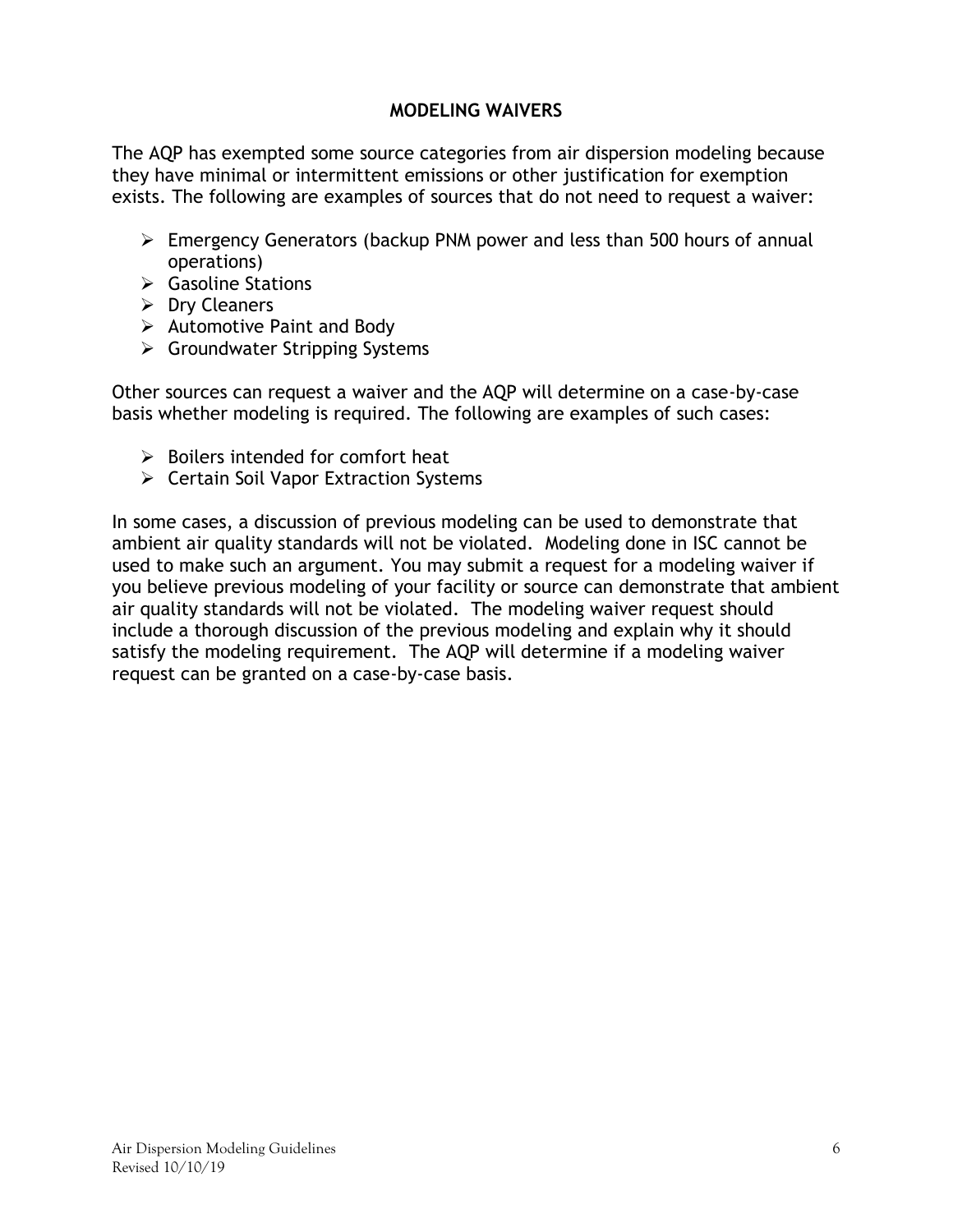#### **METEOROLOGICAL DATA**

<span id="page-6-0"></span>Meteorological data files are available from the AQP for use with AERMOD. These data sets have been gathered at the Albuquerque Airport by the National Weather Service. The data has been processed using AERMET with appropriate surface characteristics. Either one year of representative data which serves as on-site data or five years of appropriate off-site data must be used. Whether a dataset is representative enough to serve as site-specific is a professional judgement that will be made by the AQP.

In areas where the five-year meteorological dataset (typically National Weather Service data from the airport) is not appropriate, then on-site data may need to be gathered and processed for use in modeling major sources. Before using on-site meteorological data, submit a report detailing what data were collected and the parameters used in processing the data. Representativeness and quality of on-site data must be demonstrated with documentation.

For some areas, the Albuquerque Airport data may not be the most appropriate data set. For some parts of Albuquerque's North Valley, the Bernalillo meteorological data, found on the NMED website, may be more representative. For some areas of northwest Albuquerque, the Rio Rancho/Intel data, also found on the NMED website, may be better than the Albuquerque Airport meteorological data. If you are not sure, ask AQP staff which meteorological data set is most appropriate for your project.

#### **PLUME DEPLETION**

<span id="page-6-1"></span>Particle size distributions used to simulate gravitational settling of particles must be documented and justified if not received from the AQP. The modeling analysis submitted must explain the derivation of particle sizes, percentages/mass fractions, and densities for all particle size distributions used within the model. Use of plume depletion may be acceptable for modeling of PM10. The AQP can provide acceptable particle size distributions upon request.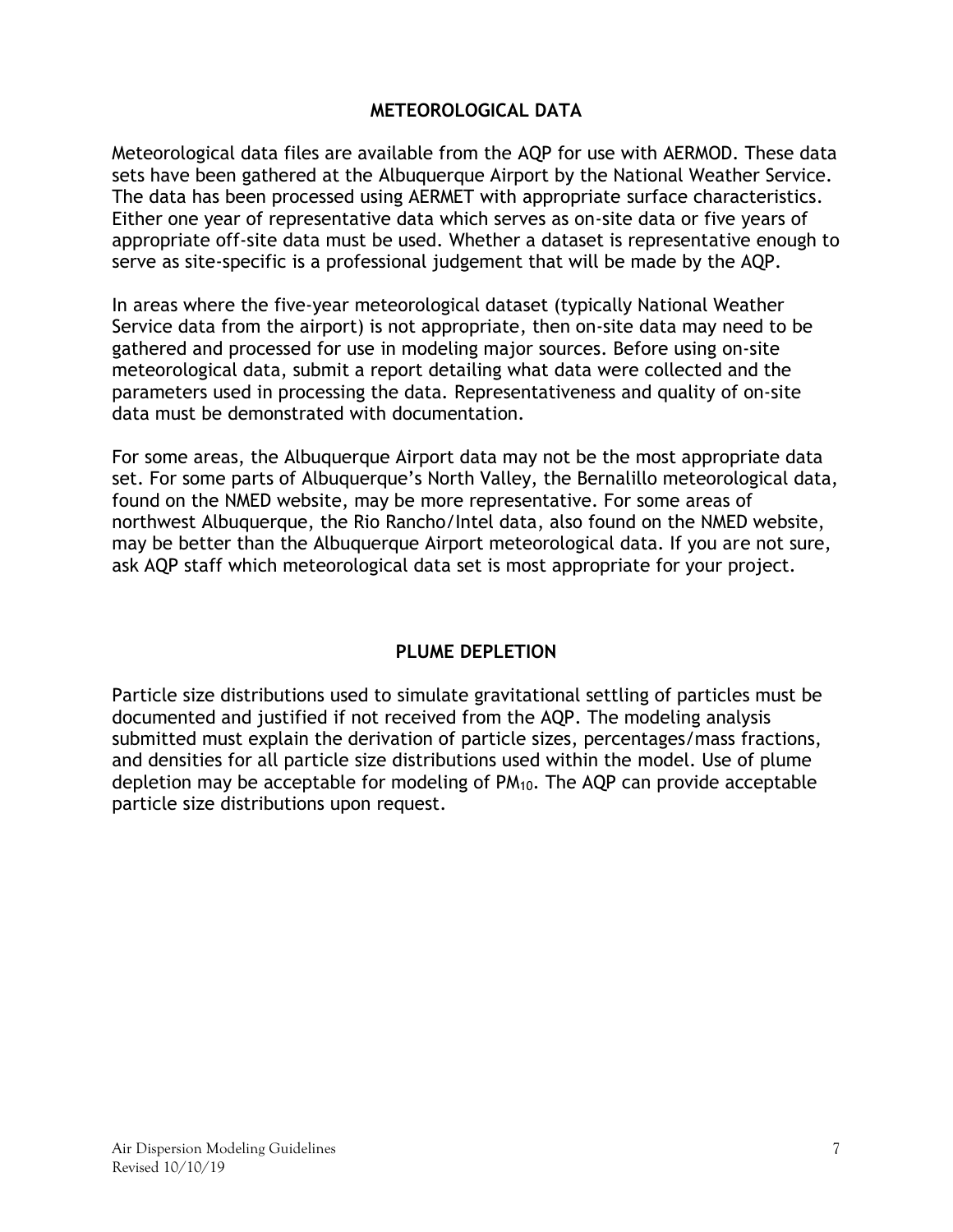### **BACKGROUND CONCENTRATIONS & NEARBY SOURCES**

<span id="page-7-0"></span>Background concentrations are added to modeled impacts of emissions to ensure that ambient air standards won't be violated. Backgrounds include pollution from vehicular emissions, wildfires, dust, open burning, industrial pollution, and any other source of pollution. The AQP maintains a network of monitors for particulate matter, nitrogen dioxide, sulfur dioxide, and carbon monoxide. The data from this network is used to calculate the background concentration for each pollutant.

The AOP can provide background concentrations for modeling including  $NO<sub>2</sub>$ backgrounds that vary by season and hour per EPA guidance.

Sometimes nearby industrial sources are too large to be accounted for with background concentrations. The AQP may direct those who submit models to include nearby sources. Such decisions will be made on a case-by-case basis using the professional judgement of AQP staff.

The facility desiring a permit, modification, or revision must demonstrate that it is:

- 1) not causing an exceedance of NAAQS or NMAAQS on the property of nearby sources included in the model;
- 2) not causing or contributing to an exceedance of NAAQS or NMAAQS in the ambient air.

Modelers should use the significance levels outlined in Table 6A of the New Mexico Environment Department's Air Dispersion Modeling Guidelines to determine whether a facility is contributing to an exceedance.

Companies and consultants should be wary of the potential for increasing backgrounds. Sometimes challenges to the issuance of a permit can take a few years to be resolved. If the background value increases enough that the new background added to the modeled design value results in a predicted exceedance, then there is no guarantee that the Albuquerque-Bernalillo County Air Quality Control Board will uphold the issuance of the permit. It is the responsibility of the company and consultant to leave a cushion in the modeling result that allows for the possibility of an increase in the background value.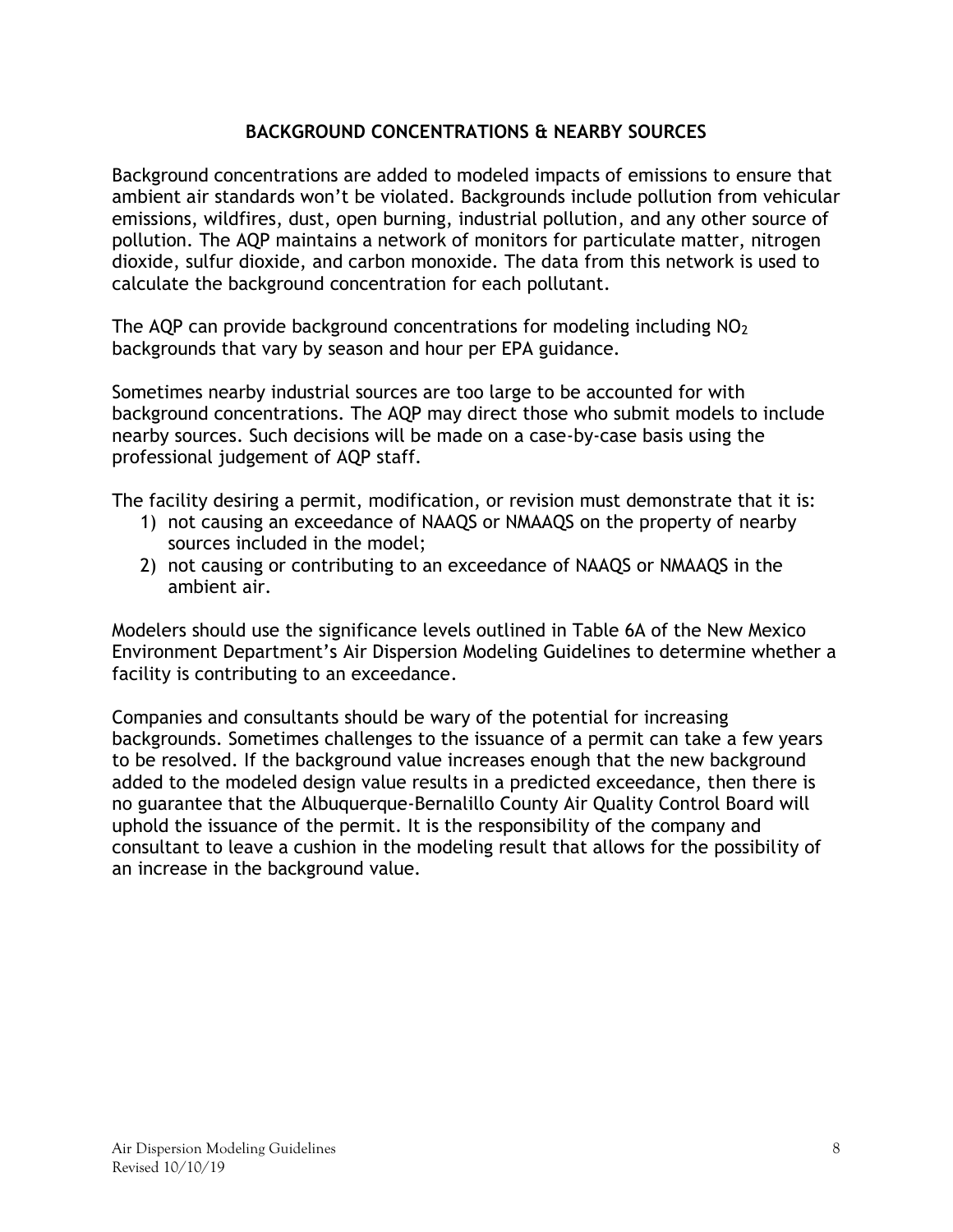#### **EMISSIONS FACTORS**

<span id="page-8-0"></span>The maximum hourly emissions being requested must also be the hourly emissions used in the model. Hourly emissions factors can be used to limit modeled emissions to permitted hours. Table 8-1 of Appendix W lists some other appropriate uses of hourly emissions factors.

It is inappropriate to use hourly emission factors to spread total daily emissions out over potential operating hours. For example, say a concrete batch plant can produce its maximum daily throughput in 8 hours, yet the plant wants the flexibility to operate during any time of day between 5 AM and 9 PM (16 hours). Because dispersion conditions change throughout the day, it is inappropriate to spread 8 hours of emissions out over 16 hours when it's unlikely that the plant will actually operate 16 hours in a day.

#### **MODELING BLOCKS OF TIME**

<span id="page-8-1"></span>Sometimes a facility needs the flexibility to operate during any 8 hours, 10 hours, 12 hours, etc. out of the day, but a model with full-bore operations for 24 hours shows an exceedance. Using blocks of time is an acceptable modeling methodology providing that the facility is limited (federally enforceable limitation) to a daily throughput that can be concentrated temporally within a model.

For example, suppose that XYZ Materials needs the flexibility to operate anytime. XYZ accepts a daily limit of 2400 tons per day in their permit. Their equipment is only rated for 300 tons per hour. So the shortest day they could reach their maximum daily throughput is an 8 hour day. Modeling 8 hour blocks of time, e.g. Midnight-8 AM, 2 AM – 10 AM, etc., will cover the worst case scenario. If XYZ decides to actually operate 10 hours or 12 hours, it's fine as long as they don't exceed their daily throughput limit.

Maximum impacts will usually occur with nighttime operations. Nearby sources, location of the sources within a property, and building downwash are some factors that can complicate modeling blocks of time. Document the different scenarios studied in the air dispersion modeling report and describe any assumptions made regarding the complicating factors mentioned above.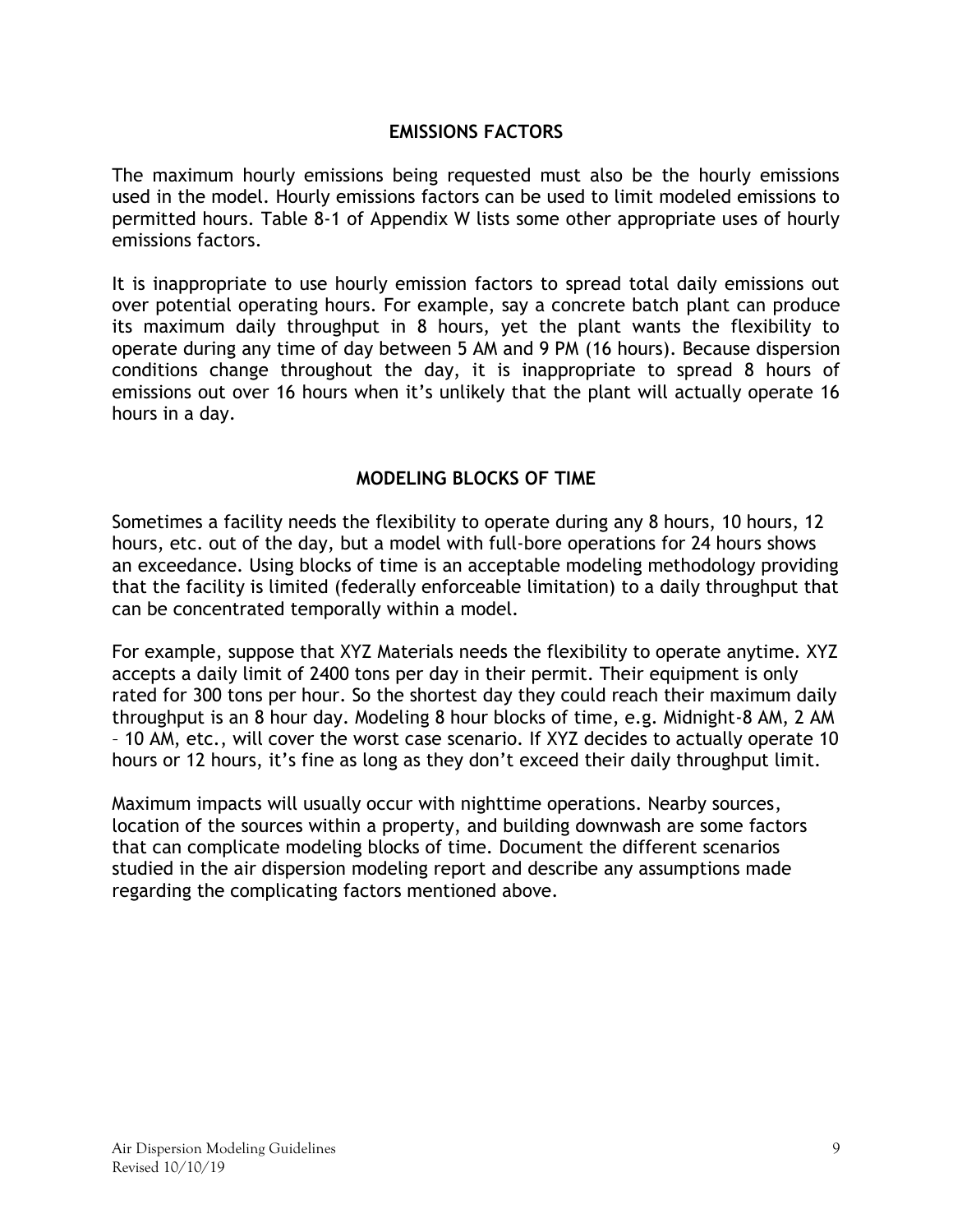# **HAUL ROADS**

<span id="page-9-0"></span>When haul roads are modeled, the methodology described in the New Mexico Air Quality Bureau's Air Dispersion Modeling Guidelines is acceptable. Other methodologies may be accepted on a case-by-case basis and must be explained in detail. Companies/consultants need to document how they develop the emission factors and emission rates used in haul road modeling. They must justify (scientific studies, AP-42, etc.) values used to develop emission factors, such as percentage of silt on haul road surfaces.

The WRAP Fugitive Dust Handbook published in November 2004 shows paving of haul roads and keeping those roads clean results in nearly 100 percent control of PM<sub>10</sub> emissions. Paved haul roads can be conditionally excluded from modeling. The conditions shall be enforceable permit conditions. Specifically, the applicant shall use any of the following control measures to **prevent** visible emissions of fugitive dust from being generated as specified by 20.11.20.23 NMAC with regards to paved haul roads:

- 1. Cleaning up spillage and trackout as necessary to prevent pulverized particulates from being entrained into the atmosphere
- 2. Using on-site wheel washes; or
- 3. Performing regularly scheduled vacuum street cleaning or wet sweeping with a sweeper certified by the manufacturer to be efficient at removing particulate matter having an aerodynamic diameter of less than 10 microns  $(i.e. PM_{10}).$

Not complying with the above minimum conditions shall be a violation of the applicant's permit.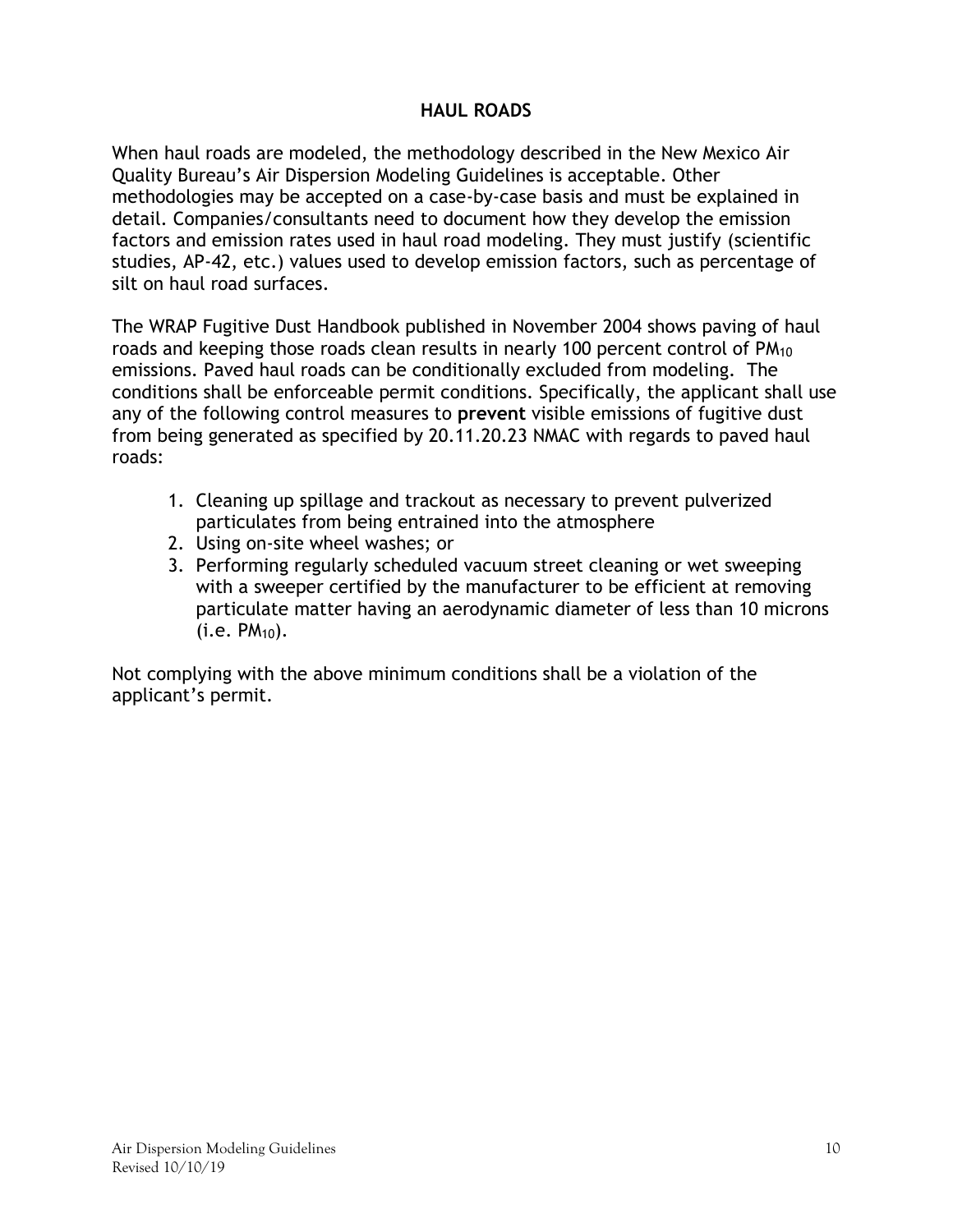## **COMPLETENESS REQUIREMENTS**

<span id="page-10-0"></span>A narrative report describing the modeling performed for the facility is required to be submitted with the modeling files. This report should be written so as to provide the public and the AQP with sufficient information to determine that the proposed construction will not cause or contribute to violations of air quality standards. The report needs to contain enough information to allow a reviewer to determine that modeling was done in a defensible manner, consistent with available modeling guidance. Do not include raw modeling output in the report, only summaries and descriptions of the output.

It is suggested that reports be laid out according to the following outline. The outline may also be used as a checklist to determine if the analysis is complete. Note that this outline is a modified version of the outline provided by New Mexico Air Quality Bureau's Modeling Guidelines.

- I. Applicant and consultant information
	- a. Name of facility and company
	- b. Permit numbers currently registered for the facility
	- c. Contact name, phone number, and e-mail address for the AQP to call in case of modeling questions
- II. Facility and operations description
	- a. A narrative summary of the purpose of the proposed construction, modification, or revision
	- b. Brief physical description of the location
	- c. Duration of time that the facility will be located at this location
	- d. A map showing UTM coordinates and the location of the proposed facility, onsite buildings, emission points, fence line, and property boundary
- III. Modeling requirements description
	- a. List of pollutants at this facility requiring NAAQS and/or NMAAQS modeling
	- b. If PSD, NSPS and NESHAP are applicable, then state any additional modeling requirements that result
- IV. Modeling inputs
	- a. General modeling approach
		- i. The models used and the justification for using each model (AERMOD requires no justification)
		- ii. A discussion of the operational flexibility that the company seeks (hours of operation, location of equipment, multiple processes, etc.) and how the modeling grants that flexibility
		- iii. If source groups were used to demonstrate compliance, explain how
		- iv. Hourly emissions factors
		- v. Gravitational settling/plume depletion
		- vi. Reduction of  $NO<sub>X</sub>$  to  $NO<sub>2</sub>$  including in-stack ratios if used
		- vii. Background concentrations
		- viii. Method for demonstrating compliance inside the properties of nearby facilities
	- b. Meteorological and ozone data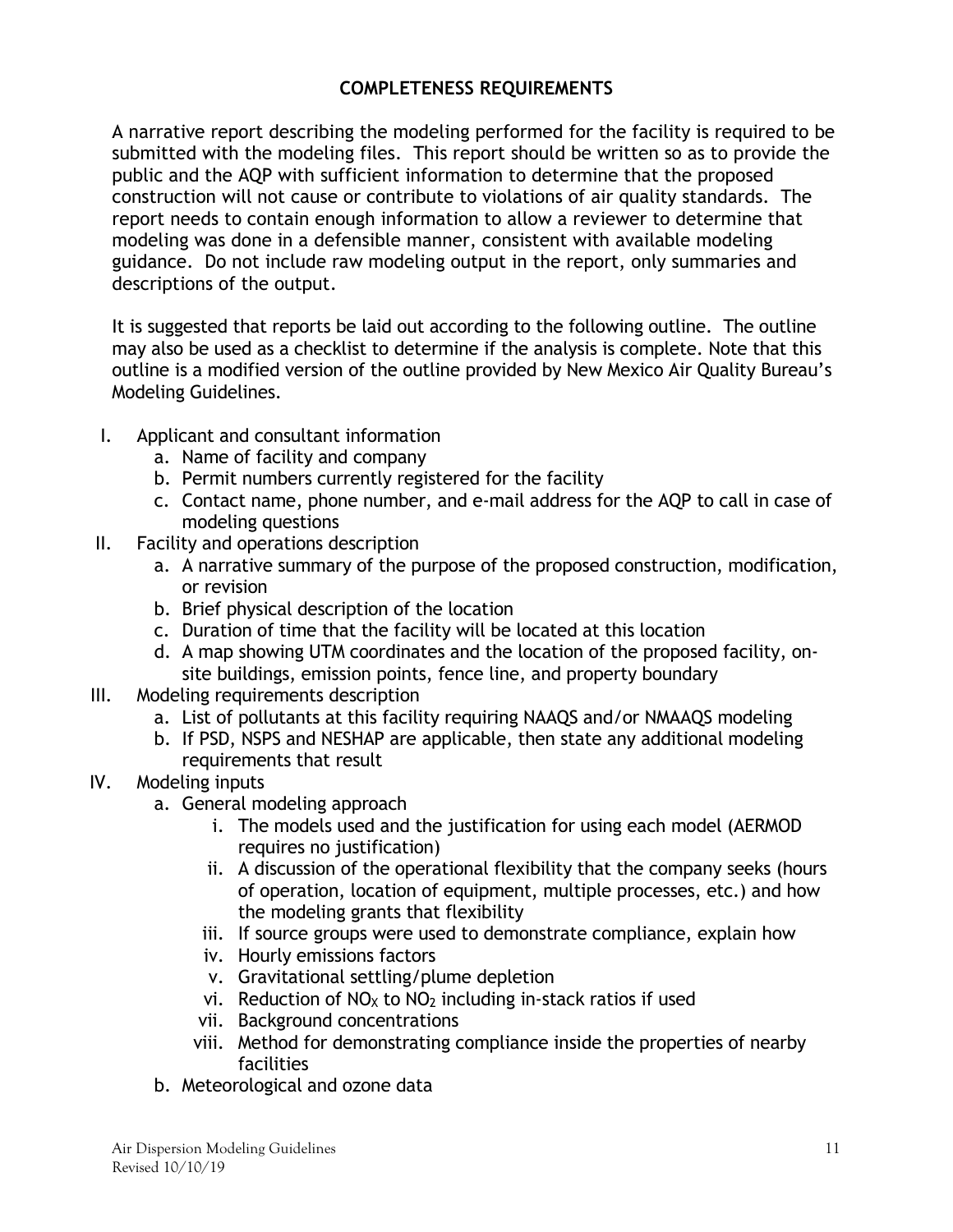- i. A discussion of the meteorological and ozone data, including identification of the source of the data
- ii. The data itself and a discussion of the procedures used to quality-assure the data (if the AQP did not provide the data)
- c. Receptor and terrain discussion
	- i. Description of the spacing of the receptor grids including the fenceline
	- ii. Flat and complex terrain discussion, including source of elevation data
	- iii. How the size of the receptor field was reduced, e.g. significance levels, radius of impact, examining impacts without plume depletion, etc.
- d. Emission sources
	- i. Description of sources at the facility, including:
		- 1. A discussion of the choice of source type except for stacks which should normally be point sources
		- 2. A summary of actual and modeled dimensions of all volume sources, whether the sources are elevated or surface based, and whether they are attached to a building or not
		- 3. For modifications to a facility, include a table that lists changes in emissions for existing sources
		- 4. Describe treatment of operating hours
		- 5. Particle size characteristics, if plume depletion is used
		- 6. If the modeled stack parameters are different from those in the application, an explanation must be provided as to what special cases are being analyzed and why
		- 7. Flare calculations used to determine effective stack parameters
		- 8. A cross-reference from the model input source numbers/names to the sources listed in the permit application for the proposed facility
- e. Building downwash
	- i. Dimensions of buildings
	- ii. Discussion of why some buildings were included and some were not
- V. Modeling files description
	- a. A list of all the file names in the accompanying CD and description of these files
	- b. Description of the scenarios represented by each file
- VI. Modeling results
	- a. A summary of the modeling results including the maximum concentrations, location where the maximum concentration occurs, and comparison of the cumulative (modeled + background) concentration to the ambient standards
	- b. A table showing cumulative concentrations versus ambient air quality standards
- VII. Summary/conclusions
	- a. A statement that modeling requirements have been satisfied and that the permit can be issued

**Bind Your Report!** Division modeling staff will not be responsible for loss of parts of your analysis and subsequent incomplete rulings. Three-ring binders or plastic side bindings are preferred.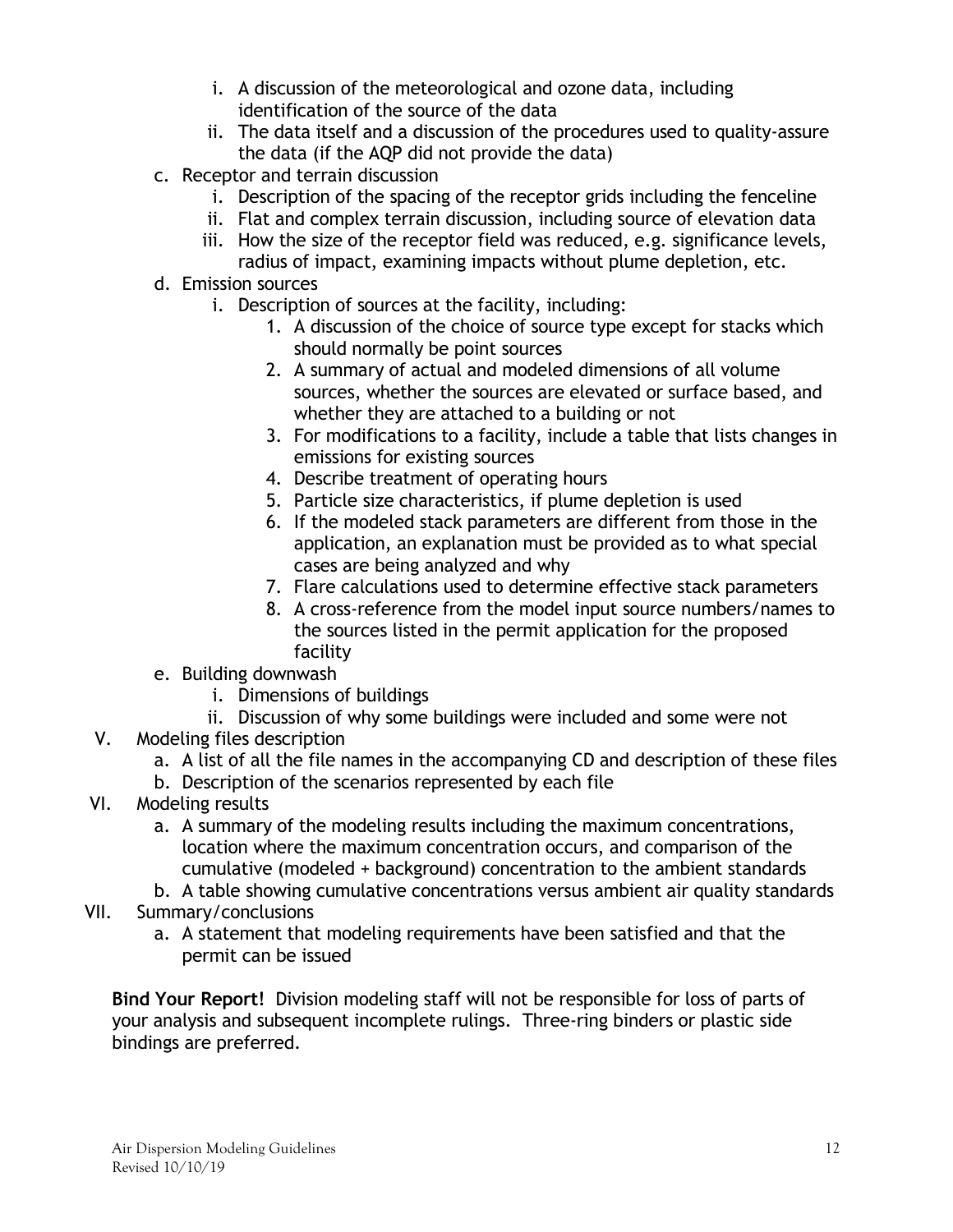Submit your report:

- I. An electronic copy of the modeling report
- II. Input files for all model runs. Include text input files in case the AQP doesn't have the same software that you're using
- III. Building downwash input and output files
- IV. Met data and a windrose, if data not supplied by AQP
- V. A paper copy of the modeling report
- VI. A map showing all sources along with UTM coordinates in meters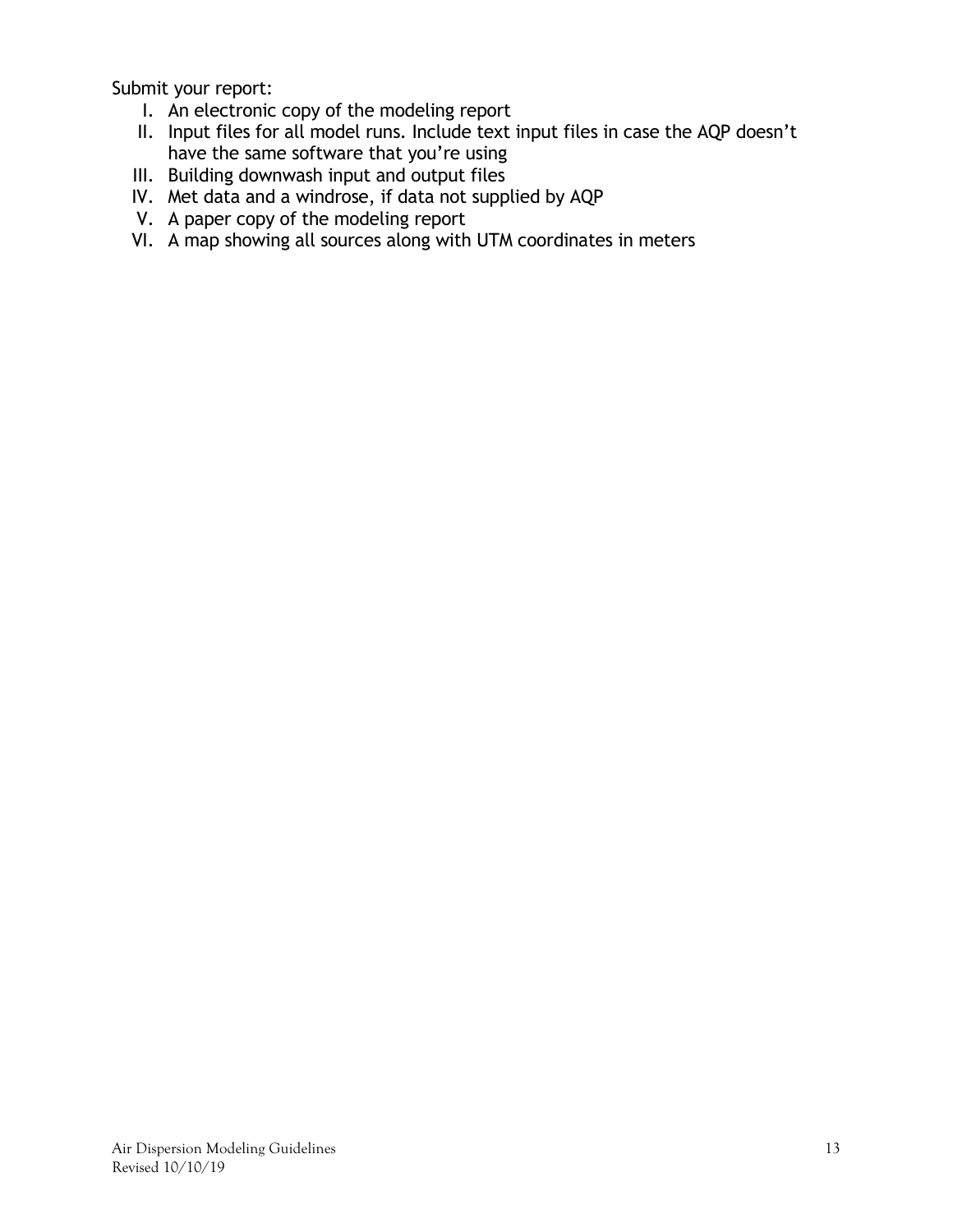#### **ATTACHMENT A: URBAN / RURAL DISPERSION COEFFICIENTS CLASSIFICATION**

<span id="page-13-0"></span>The following land use procedure should be used when determining whether urban or rural dispersion coefficients should be used when performing an ambient impact analysis using dispersion modeling. Should urban dispersion coefficients be required and your particular model gives you the option of URBAN-1, URBAN-2, or URBAN-3, the URBAN-3 dispersion coefficients should be selected.

- 1. Classify the land use within the total area,  $A_0$ , circumscribed by a 3 kilometer (km) radius circle about the source using the meteorological, land use, typing scheme proposed by Auer<sup>1</sup>.
- 2. If land use types I1, I2, C1, R2, and R3 (defined below) account for 50 percent or more of Ao, use urban dispersion coefficients; otherwise use appropriate rural dispersion coefficients.

| <b>TYPE</b>    | <b>USE AND STRUCTURES</b>                                                                                                                                                          | <b>VEGETATION</b>                                                       |
|----------------|------------------------------------------------------------------------------------------------------------------------------------------------------------------------------------|-------------------------------------------------------------------------|
| $\vert$ 1      | Heavy industrial - Major chemical, steel<br>and fabrication industries; generally 3 -<br>5 story buildings with flat roofs                                                         | Grass and tree growth<br>extremely rare; $< 5\%$<br>vegetation          |
| $\overline{2}$ | Light-moderate Industrial - Rail yards,<br>Truck depots, Warehouses, Industrial<br>parks, Minor fabrications; generally 1 -<br>3 story buildings with flat roofs                   | Very limited grass, trees<br>almost totally absent;<br>< 5% vegetation  |
| C <sub>1</sub> | Commercial - Office and apartment<br>buildings, hotels > 10 stories; with flat<br>roofs                                                                                            | Limited grass and trees;<br>< 15% vegetation                            |
| R <sub>2</sub> | Compact residential - Single, some<br>multiple family dwellings with close<br>spacing; generally < 2 story, pitched<br>roof structures; garages (via alley); no<br>driveways       | Limited lawn sizes and<br>shade trees; <30%<br>vegetation               |
| R <sub>3</sub> | Compact Residential - Old multi-family<br>dwellings with close (< 2 meter) lateral<br>separation; generally 2 story, flat roof<br>structures; garages (via alley); no<br>driveways | Limited lawn sizes, old<br>established shade trees;<br>< 35% vegetation |

# **DEFINITION OF LAND USE TYPES**

<sup>1</sup>Auer, Jr., A.H., 1978. Correlation of Land Use and Cover with Meteorological Anomalies. Journal of Applied Meteorology, 17:636-643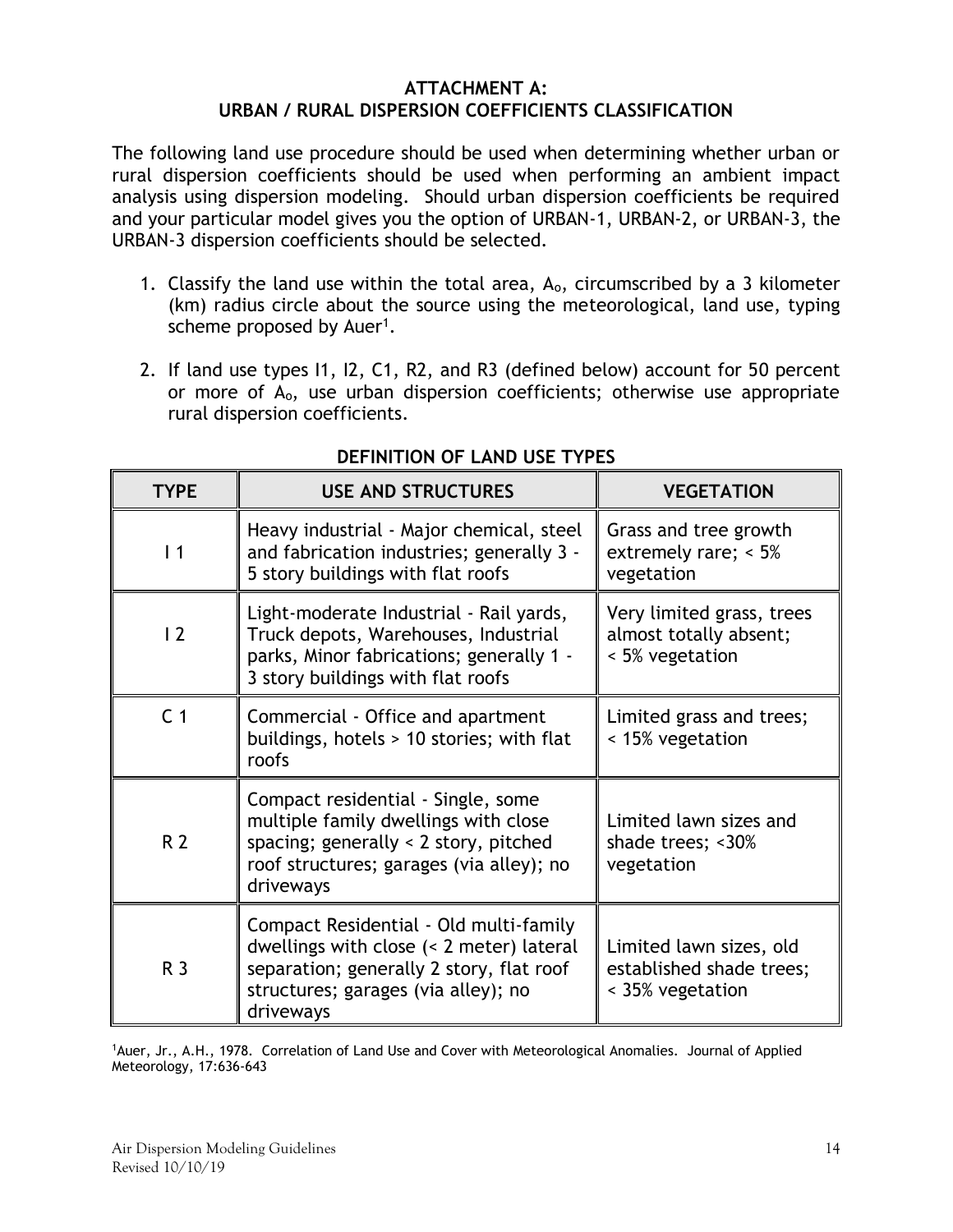# **ATTACHMENT B: PROTOCOL REVIEW CHECKLIST**

<span id="page-14-0"></span>The following outline is the checklist used by the Air Quality Program to review modeling protocols as of 9/30/2019. It has been included in this modeling guideline to assist companies and consultants in crafting a protocol.

- 1) General Information
	- a) Applicant Company
	- b) Facility Name
- 2) Facility Information
	- a) Purpose of permit and description/plan
		- i) New source modification relocation revision
	- b) Physical Address/Location of facility
	- c) Map of facility or planned facility?
		- i) Does the map show the layout of sources and buildings?
		- ii) What does the latest Google Earth imagery show?
		- iii) What do the City's Advanced Map Viewer and Google Maps show?
		- iv) Is there actually a fence or some other barrier that restricts access to the site?
	- d) Anticipated operating days and hours
	- e) Hours to be modeled
- 3) Standards to be modeled
	- a)  $PM_{10}$ 
		- i) 24-hr
	- b)  $PM<sub>2.5</sub>$ 
		- i) 24-hr
		- ii) Annual
	- c) CO
		- i) 1-hr
		- ii) 8-hr
	- d)  $NO<sub>2</sub>$ 
		- i) 1-hr
		- ii) Annual
	- e)  $SO<sub>2</sub>$ 
		- i) 1-hr
	- f) Lead
	- g)  $H<sub>2</sub>S$
- 4) For which pollutants will emissions increase?
- 5) Modeling details
	- a) Model utilized: AERSCREEN, AERMOD
	- b) Version of model to be used:
	- c) For modifications and revisions, are source changes summarized?
	- d) What source types will be used for which sources?
	- e) Do the volume source dimensions come from the NMED guidelines?
	- f) How will horizontal stacks and raincaps be modeled?
	- g) Non-regulatory default options? If so, which?
	- h) How will haul roads be modeled?